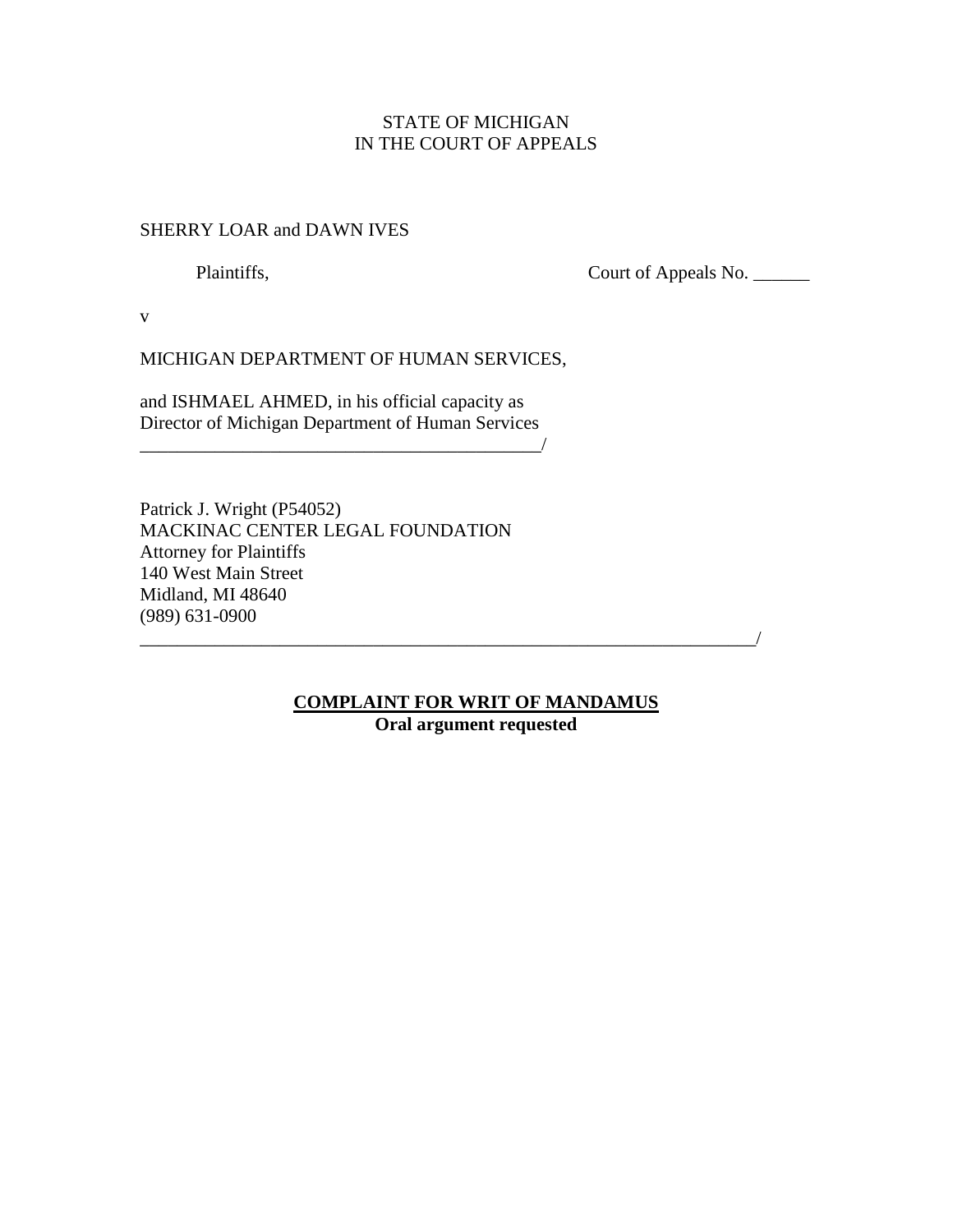1. This is an original action for a writ of mandamus directing the Director of the Michigan Department of Human Services to stop removing "union dues" from plaintiffs' checks for providing day care to low-income parents who are participating in the Child Development and Care Program.

## **JURISDICTION**

2. This Court has jurisdiction over this action pursuant to MCL 600.4401 (mandamus against state officials) and MCR 3.305(A)(1).

### **PARTIES**

3. Plaintiff Sherry Loar has operated a home-based child care located at 801 West Sheridan Street Petosky, Michigan 49770 since 1994. Since 1999, plaintiff has been licensed at the "group" level (up to twelve kids). Her license was last renewed in October 2008. Exhibit 1.

4. Plaintiff Dawn Ives has operated a home-based child care located at 812 Regent Drive Petoskey Michigan since 2004. Her certification was last renewed in June 2007. Exhibit 1.

5. Defendant Department of Human Services is the state department that licenses group day care homes, certifies family day care homes, and registers relative care providers and day care aides. It is the entity that takes "union dues" from subsidy checks that the above types of providers receive when they provide care to families participating in the Child Development and Care Program and forwards it to Child Care Providers Together Michigan.

6. Defendant Ishmael Ahmed is the Director of the Michigan Department of Human Services, and he is sued in his official capacity.

### **FACTS**

7. Defendant Department of Human Services defines one of its missions as "to insure protection to vulnerable . . . children who are receiving care from licensed agencies, facilities and homes as required by [the Child Care Licensing Act, 1973 PA 116, MCL 733.111 to MCL 733.126] as amended . . . and other applicable laws." Exhibit 2.

8. According to the Auditor General's 2008 performance audit titled "Child Care Development and Care Program Payments," Michigan's Department of Human Services (DHS) classifies "childcare providers into five different service types: day-care centers, group day-care homes, family day-care homes, day-care aides, and relative care providers." Exhibit 3 at 41.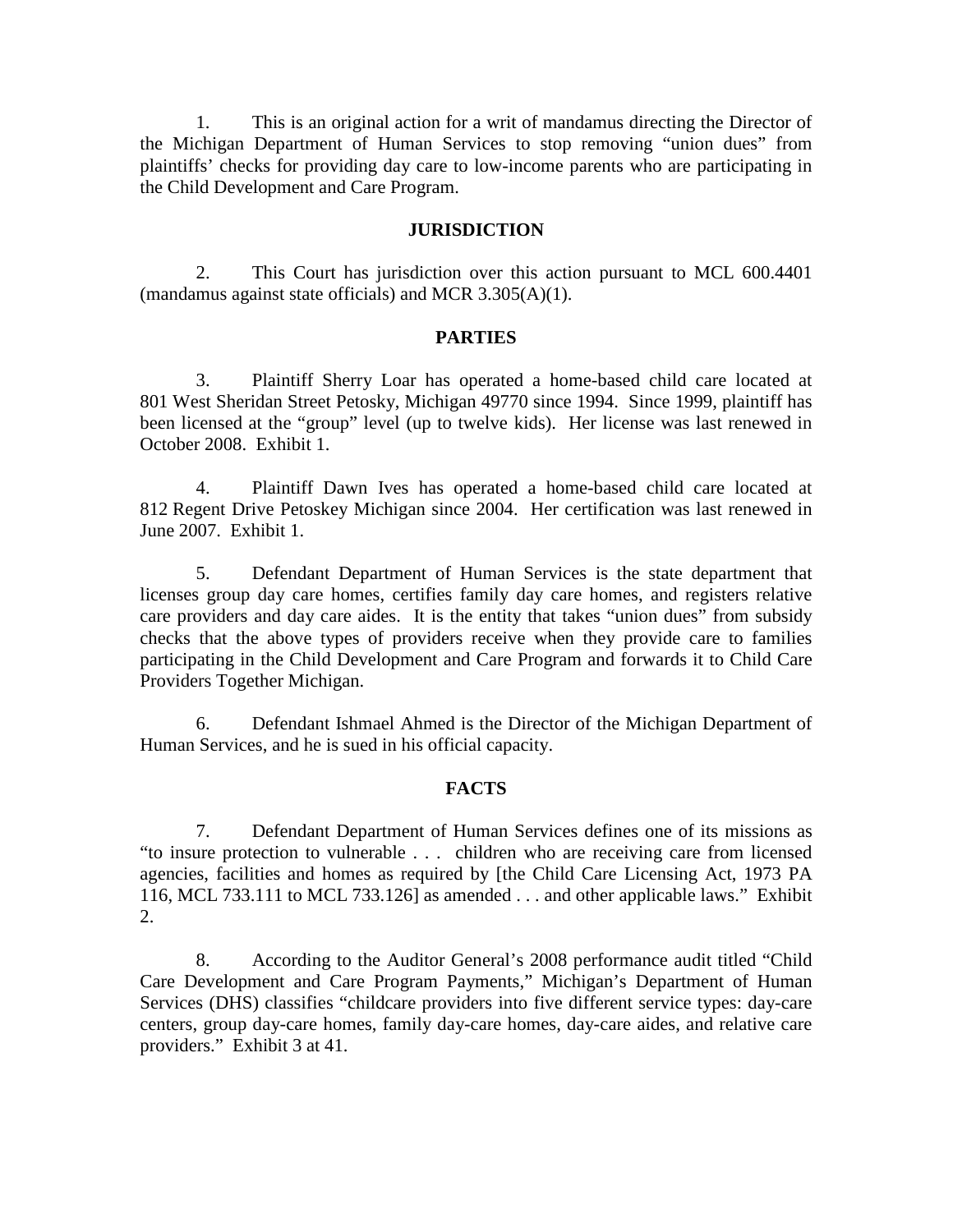9. A day care center is defined as "a facility, other than a private residence, receiving 1 or more preschool or school-age children for care for periods less than 24 hours a day, where the parents or guardians are not immediately available to the child." MCL 722.111(1)(g).

10. A "group" home is "a private home in which more than 6 but not more than 12 minor children are given care and supervision for periods of less than 24 hours a day unattended by a parent or legal guardian, except children related to an adult member of the family by blood marriage or adoption." MCL 722.111(1)(i)(iv).

11. A "family" home is "a private home in which 1 but fewer than 7 minor children are received for care and supervision for periods of less than 24 hours a day, unattended by a parent or legal guardian, except children related to an adult member of the family by blood, marriage, or adoption." MCL 722.111(i)(iii).

12. A "day care aide" is not defined in either a statute or a regulation. The term was defined in the Auditor General's 2008 performance audit titled "Child Care Development and Care Program Payments" as: "An individual (including a relative) who provides [Child Development and Care (CDC)] Program childcare in the home of the CDC Program child. A day-care aide may live with the parent or substitute parent and the CDC Program child." Exhibit 3 at 80.

13. A "relative care provider" is not defined in either a statute or a regulation. The term was defined in the Auditor General's audit as: "A child provider that is related to the [Child Development and Care] Program child needing care by blood, marriage, or adoption as a grandparent/step grandparent, great-grandparent/step great-grandparent, aunt/step aunt, uncle/step uncle or sibling/step sibling. The individual must be 18 or older, must not live in the same house as the child, and must provide the childcare services in the relative's home." Exhibit 3 at 83-84.

14. According to Defendant Department of Human Services' Web site page titled "Child Care": "Child Development and Care Program may provide payment for child care services for qualifying families when the parent, legal guardian or substitute parent is unavailable to provide the child care because of employment, education and/or because of a health/social condition for which treatment is being received." Exhibit 4.

15. According to the Defendant Department of Human Services' Web site page titled "Income Eligibility Chart": "For most families, DHS pays less than the full cost of child care. Families are expected to pay the difference between the DHS payment and the provider's actual charge." Exhibit 5.

16. The booklet accompanying the assistance application, form DHS 1171, indicated that an applicant "is responsible for any child care costs not paid by DHS." Exhibit 6.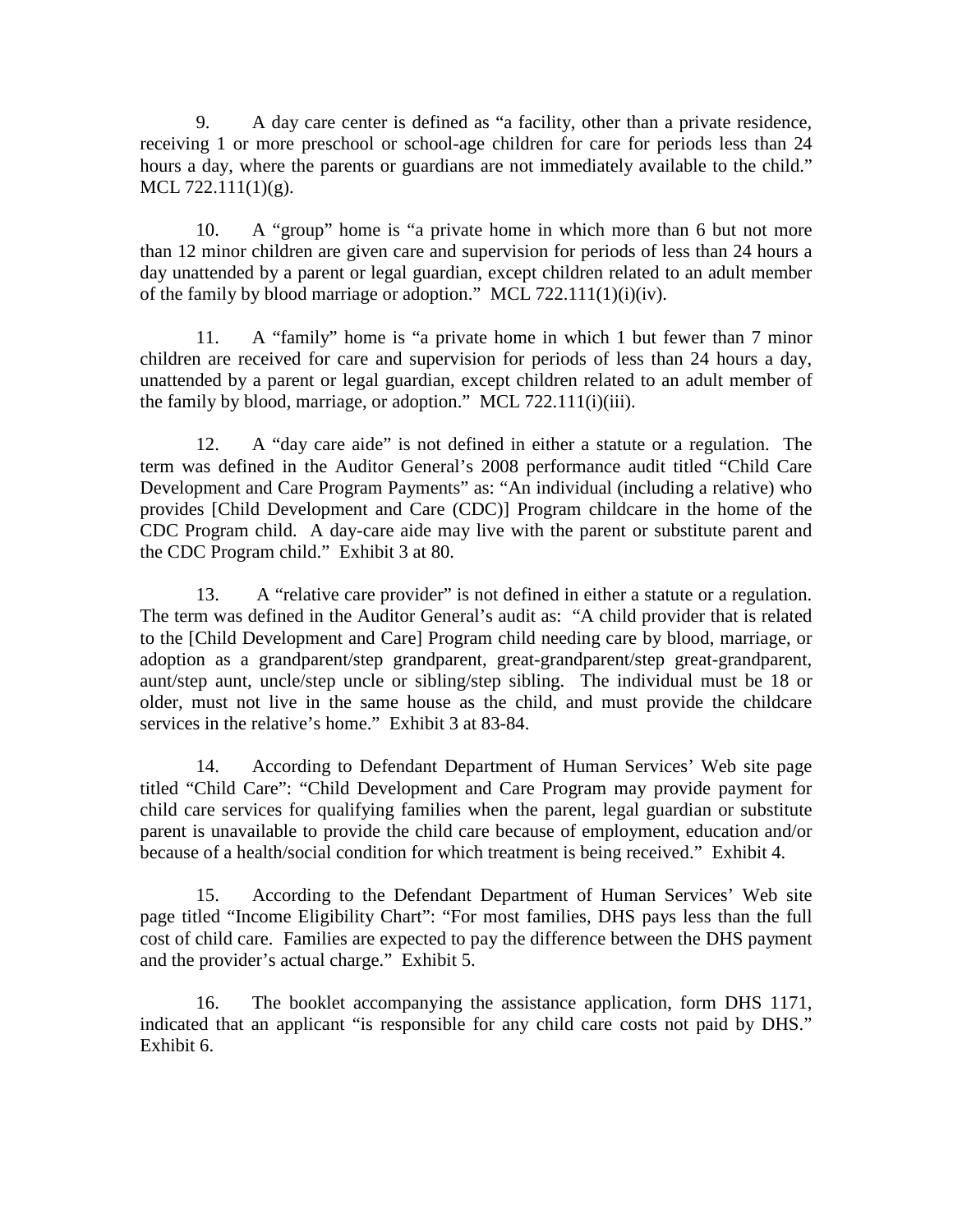17. On or about April 13, 2006, an entity titled Child Care Providers Together Michigan filed a petition to represent "the child care providers receiving reimbursement payments from the Michigan Child Development & Care Program (CDC) administered by the Department of Human Services." Exhibit 7.

18. On July 27, 2006, Defendant Department of Human Services and Mott Community College entered into an interlocal agreement, creating the Michigan Home Based Child Care Council (MHBCCC or Council). The agreement indicated that it was entered pursuant to Const 1963, art 7, § 28 and the Urban Cooperation Act, MCL 124.501-124.512. Exhibit 8.

19. At some point after MHBCCC was created, it entered a document titled "Resolution 2006-1" that purported to recognize Child Care Providers Together Michigan as the bargaining agent of "child care providers receiving reimbursement payments." Exhibit 9.

20. Upon information and belief, the organization attempt referred to in ¶¶ 17 and 19 was eventually abandoned.

21. Section 6.10 of the interlocal agreement states: "The Council shall have the right to bargain collectively and enter into agreements with labor organizations. The Council shall fulfill its responsibilities as a public employer subject to [the Public Employment Relations Act (PERA)] 1947 PA 336, MCL 423.201 to 423.217." Exhibit 8.

22. On or about September 15, 2006, CCPTM filed a petition with the Michigan Employment Relations Commission (MERC). This petition named the Council as the employer and the Union sought to represent a bargaining unit comprised of "All home-based child care providers receiving reimbursement payments from the Michigan Child Development & Care Program including group day care providers, family day care providers, relative care providers, and day care aides." Exhibit 10.

23. A later amendment sought to redefine the bargaining unit as "All homebased child care providers including: group day care providers, family day care providers, relative care providers and day care aides, who provide child care services under the Michigan Child Development and Care Program and other programs and child care services undertaken by [Council]." Exhibit 11.

24. The petition claimed that the bargaining unit consisted of 40,532 employees. Exhibit 10.

25. MERC administered a mail election and eligible voters were "those who were employed during the payroll period ending June 30, 2006." Exhibit 12.

26. On or about November 27, 2006, MERC certified that the union received a majority of the 6,396 votes that were cast. Exhibit 13.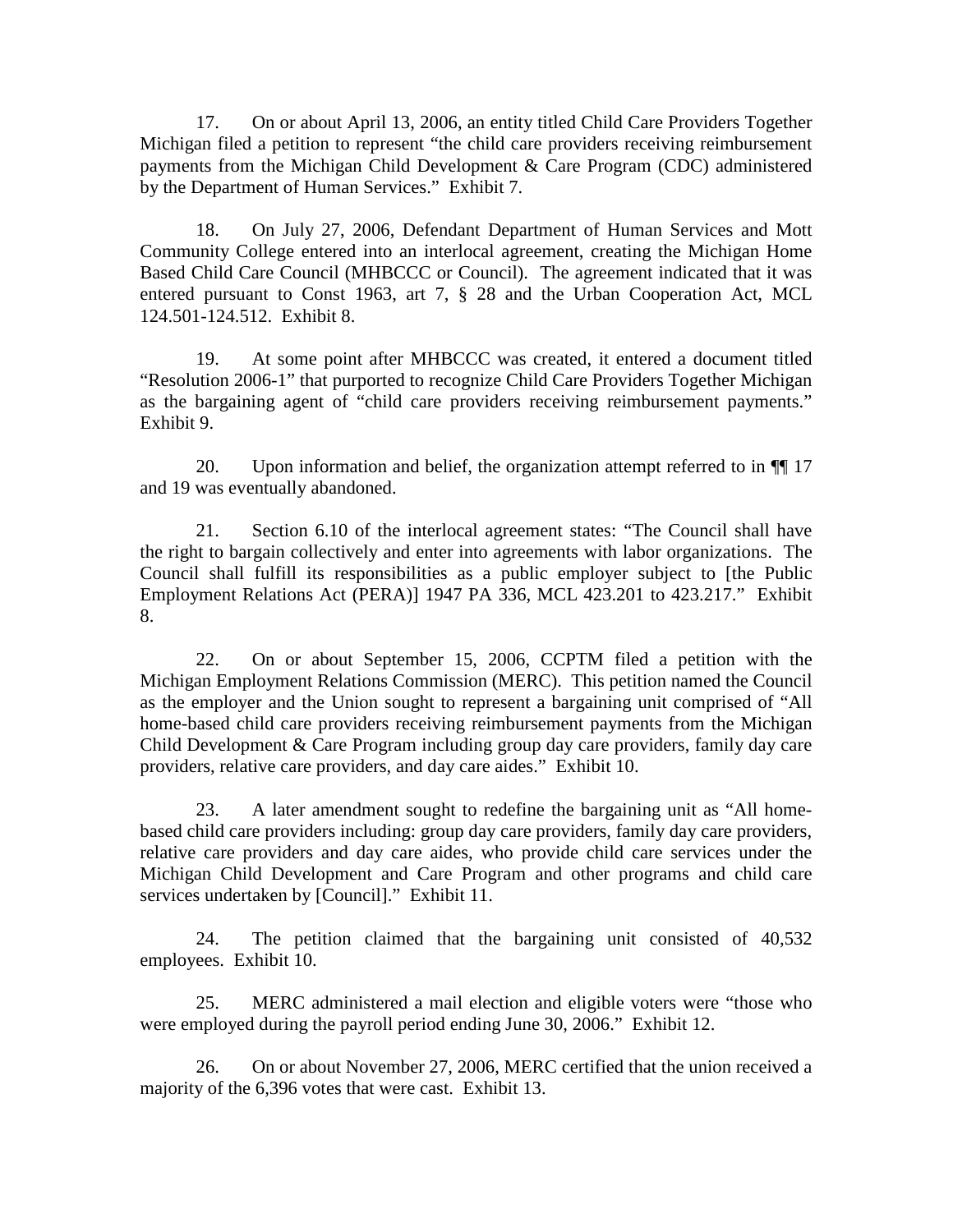27. On January 1, 2008, the MHBCCC and the CCPTM entered into what they contend was a collective bargaining agreement, and this document became effective. Exhibit 14.

28. The collective bargaining agreement between the CCPTM and the MHBCCC noted that those entities have a "unique relationship" and that "this Agreement will necessarily require the assistance and cooperation of entities that are not a party to this Agreement, primarily the Department of Human Services." *Id*. at 3.

29. The collective bargaining agreement states "parents have the sole and undisputed authority to: 1) hire Providers of their choice; and 2) remove Providers from their service at will for any reason." *Id*. at 14.

30. The collective bargaining agreement indicated that the "union dues" would be taken from subsidy checks. *Id*. at 9, 15.

31. On or about January 12, 2009, plaintiffs were made aware that the DHS was going to begin to withhold union dues, via a notification that stated: "Consistent with the 2006 election of the Child Care Providers Together Michigan union, and in compliance with its contract, beginning January 2009, a 1.15% dues/fair share fee deduction will be made from all in-home child daycare providers' CDC State payments." Exhibit 15.

32. From the date of the notification in ¶ 29, Plaintiff Loar has had "union dues" removed from subsidy checks she has received from Defendant DHS. Exhibit 16.

33. From the date of the notification in ¶ 29, Plaintiff Ives has had "union dues" removed from subsidy checks she has received from Defendant DHS. Exhibit 17.

34. Plaintiff Loar has at least one child in her care who receives a subsidy from the State of Michigan, Department of Human Services as part of the "Today's Child Development and Care Program." The check is issued from "State of Michigan" and is sent directly to Plaintiff Loar. The "State of Michigan Remittance Advice" sent at the top of the page from which the CDC subsidy checks are detachable at a perforation indicates that the checks are "DHS-funded payments." Exhibit 16.

35. Plaintiff Loar received 1099 forms listing the DHS as the payer and categorizing the subsidy payments as "nonemployee compensation." Exhibit 18.

36. Plaintiff Ives has at least one child in her care who receives a subsidy from the State of Michigan, Department of Human Services as part of the "Today's Child Development and Care Program." The check is issued from "State of Michigan" and is sent directly to Plaintiff Ives. The "State of Michigan Remittance Advice" sent at the top of the page from which the CDC subsidy checks are detachable at a perforation indicates that the checks are "DHS-funded payments." Exhibit 16.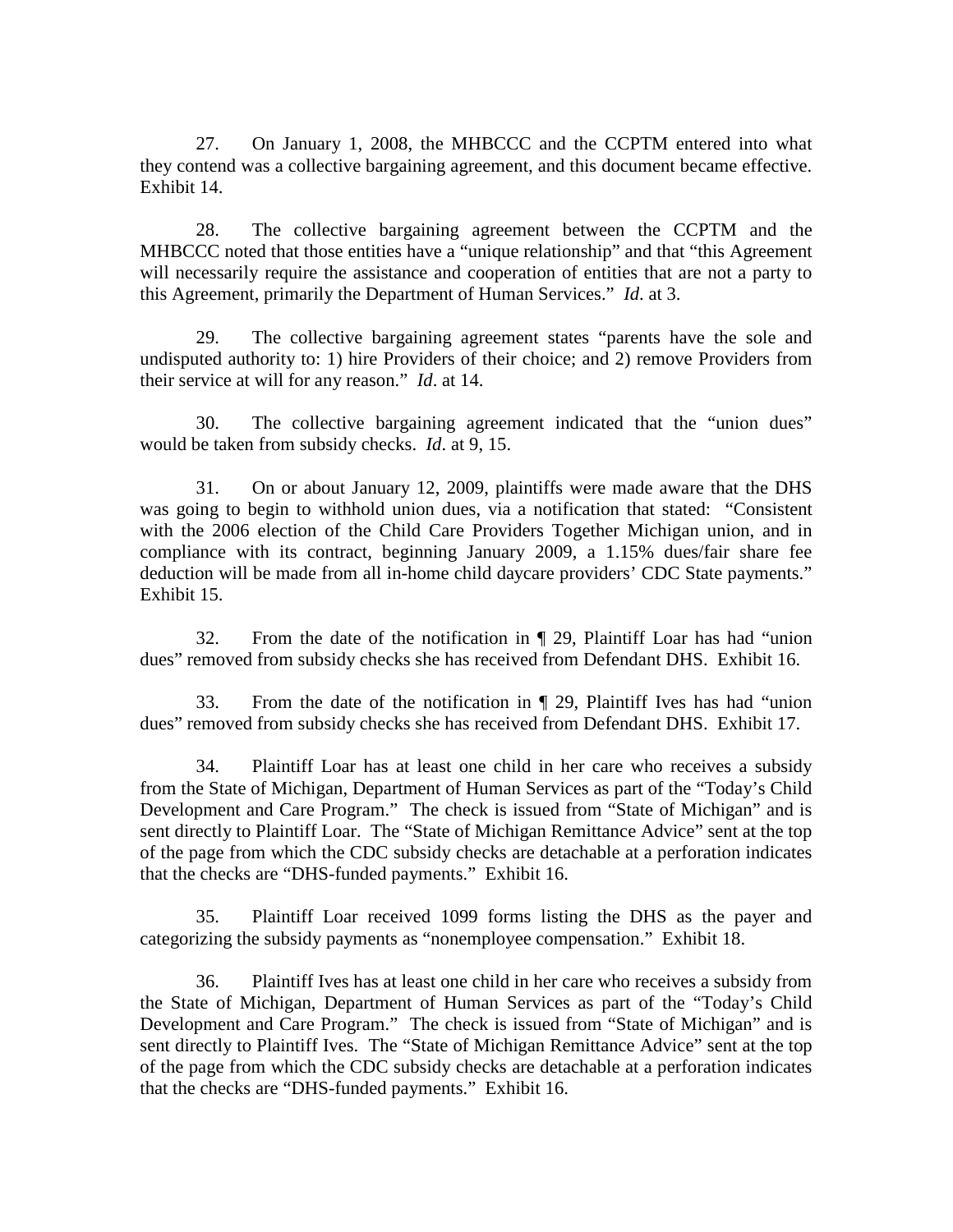37. Plaintiff Ives received 1099 forms listing the DHS as the payer and categorizing the subsidy payments as "nonemployee compensation." Exhibit 19.

38. Defendant DHS has a Web page titled "Relative Care Application" that was modified in February 2009. Relative care applicants must agree to a list of conditions, including one that states, "I understand that I am considered to be self employed and not an employee of DHS." Exhibit 20.

39. Defendant DHS has a Web page titled "Day Care Aide Provider Application" that was modified in February 2009. Day care aide applicants must agree to a list of conditions, including one that states, "I understand the parent/substitute parent is my employer (not DHS) and is responsible for the employer's share of any employer's taxes that must be paid, such as Federal Insurance Contributions Act (FICA) and Federal Unemployment Tax (FUTA) taxes. My employer (parent/substitute parent) is also required to provide me with a W-2 at the end of the year for tax purposes." Exhibit 21.

## **COUNT I – MANDAMUS**

40. Plaintiffs reallege and incorporate Paragraphs 1-39, as if fully set forth in this Count.

41. MCL 423.201(1)(e) defines "public employee." Neither the express words of that definition nor the case law interpreting it allow for plaintiffs to be considered public employees.

42. Under Michigan common law prior to the enactment of the 1963 Constitution, public sector bargaining was not allowed.

43. Const 1963, art 3, § 7 requires that: "The common law and the statute laws now in force, not repugnant to this constitution, shall remain in force until they expire by their own limitations, or are changed, amended or repealed."

44. Const 1963, art 4, § 1 states that the "legislative power of the State of Michigan is vested in a senate and a house of representatives."

45. Const 1963, art 4, § 48 states that the "legislature may enact laws providing for the resolution of disputes concerning public employees, except those in the state classified civil service." The Legislature used this power when it enacted the Public Employment Relations Act in 1965 to reverse the common-law prohibition against public-sector collective bargaining. 1965 PA 379.

46. Const 1963, art 7, § 28 states, in part, that:

The legislature by general law shall authorize two or more counties, townships, cities, villages or districts, or any combination thereof